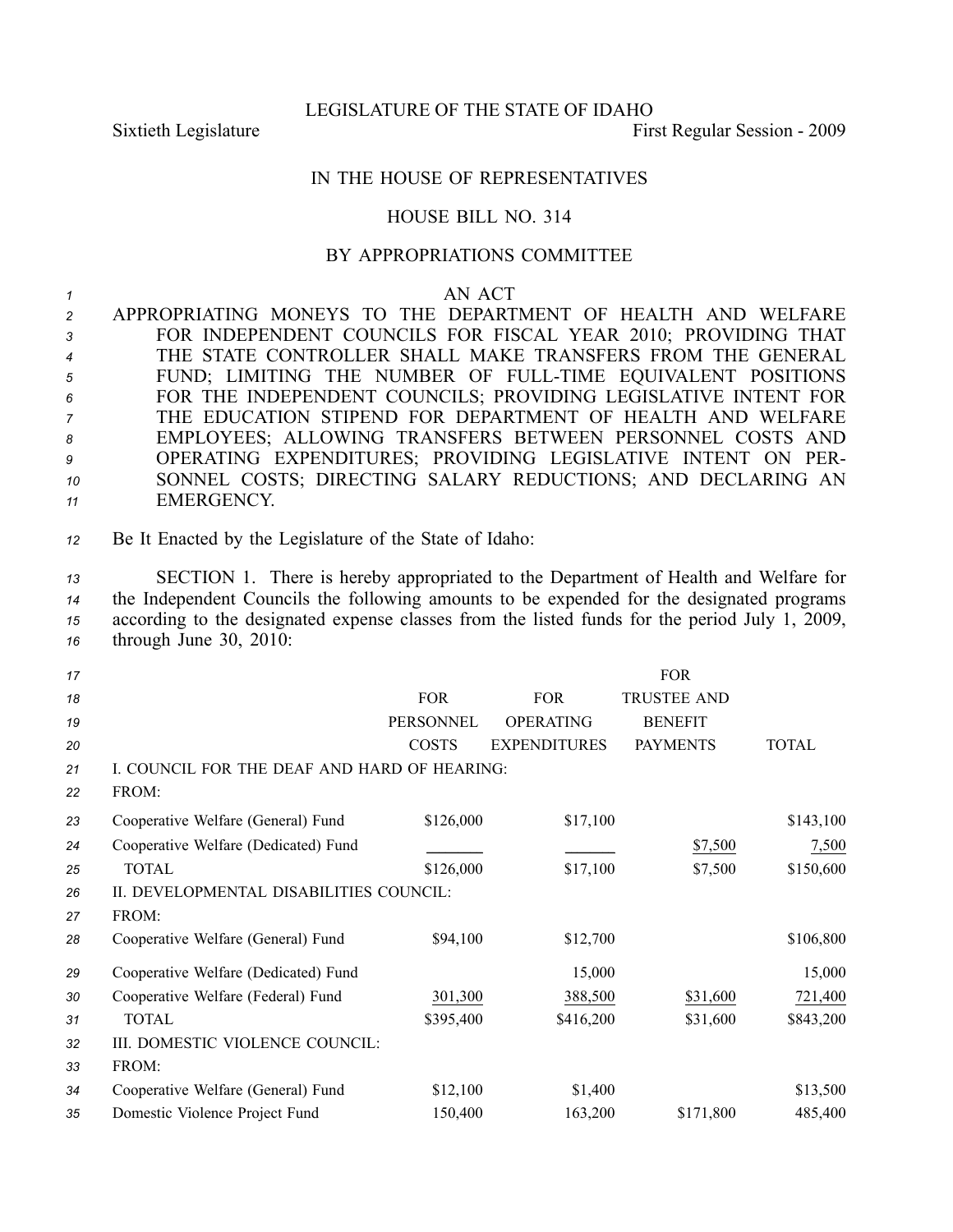| 1              |                                      |                  |                     | <b>FOR</b>         |              |
|----------------|--------------------------------------|------------------|---------------------|--------------------|--------------|
| $\overline{c}$ |                                      | <b>FOR</b>       | <b>FOR</b>          | <b>TRUSTEE AND</b> |              |
| 3              |                                      | <b>PERSONNEL</b> | <b>OPERATING</b>    | <b>BENEFIT</b>     |              |
| $\overline{4}$ |                                      | <b>COSTS</b>     | <b>EXPENDITURES</b> | <b>PAYMENTS</b>    | <b>TOTAL</b> |
| 5              | Cooperative Welfare (Dedicated) Fund |                  | 40,000              |                    | 40,000       |
| 6              | Cooperative Welfare (Federal) Fund   | 90,900           | 76,900              | 2,865,400          | 3,033,200    |
| 7              | <b>TOTAL</b>                         | \$253,400        | \$281,500           | \$3,037,200        | \$3,572,100  |
|                |                                      |                  |                     |                    |              |
| 8              | <b>GRAND TOTAL</b>                   | \$774,800        | \$714,800           | \$3,076,300        | \$4,565,900  |

 SECTION 2. GENERAL FUND TRANSFERS. As appropriated, the State Controller shall make transfers from the General Fund to the Cooperative Welfare Fund, periodically, as requested by the director of the Department of Health and Welfare and approved by the Board of Examiners.

13 SECTION 3. FULL-TIME EQUIVALENT POSITIONS. In accordance with Section 673519, Idaho Code, the Department of Health and Welfare is authorized no more than twelve (12) full-time equivalent positions for the Independent Councils during the period <sup>16</sup> July 1, 2009, through June 30, 2010. Transfers of full-time equivalent positions between appropriated programs within the department are authorized and shall be reported in the budget prepared for the next fiscal year. Any full-time equivalent positions in excess of the department's total cap may be authorized only by the Governor and promptly reported to the 20 Joint Finance-Appropriations Committee.

 SECTION 4. EDUCATION STIPEND FOR DEPARTMENT OF HEALTH AND WEL- FARE EMPLOYEES. Recognizing that employee development is an essential par<sup>t</sup> of <sup>a</sup> work- force but that budget shortfalls require <sup>a</sup> reprioritization of expenditures towards core functions first and development and training second. The Department of Health and Welfare is hereby directed not to pay any education stipends, regardless of funding source, for employees during the fiscal year 2010 due to budgetary shortfalls and <sup>a</sup> reprioritization towards core expenditures.

 SECTION 5. TRANSFERS BETWEEN PERSONNEL COSTS AND OPERATING EX-28 PENDITURES. Notwithstanding the provisions of Section 67-3511, Idaho Code, that state "No appropriation made for expenses other than personnel costs shall be expended for personnel costs of the particular department, office or institution for which it is appropriated,...." For fiscal year 2010, the Department of Health and Welfare may transfer funds appropriated for operating expenditures to personnel costs with the consent of the State Board of Examiners that currently designates the responsibility to the Division of Financial Management.

 SECTION 6. LEGISLATIVE INTENT. It is the intent of the Legislature to retain to the extent possible, our capable, quality employees who suppor<sup>t</sup> the essential services and statuto- rily authorized programs that the citizens of Idaho expect. The Legislature finds these critical essential services to be those that maintain the health and safety of our citizens and the ed- ucation of our children. While extending flexibility to the Governor and agency directors to manage the state workforce to the best of their ability during these difficult times, it remains the